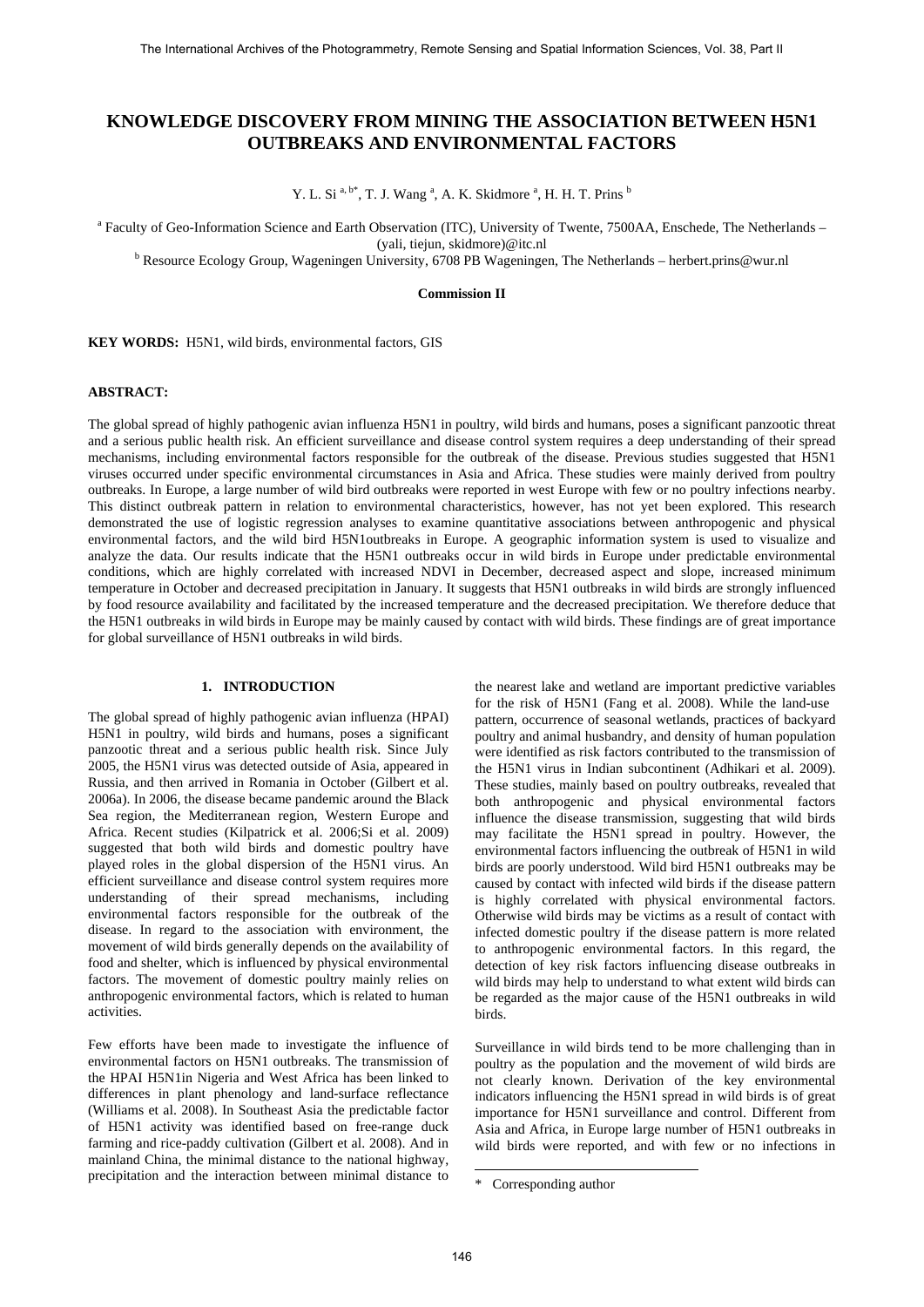poultry nearby (Si et al. 2009). This distinct pattern provides an opportunity to explore the underlying spread mechanism and the key environmental factors for the disease outbreak.

This study, carried out at the European scale, aims to identify the key risk factors contributing to the outbreak of H5N1 in wild birds. The study will contributes to the knowledge about the spread mechanism of H5N1 virus in wild birds and help in taking necessary precautionary measures against any future disease outbreaks.

# **2. METHODS AND MATERIALS**

# **2.1 Data**

Data on avian influenza H5N1 outbreaks in wild birds in Europe, consisted of 808 confirmed events reported form July 18, 2005 to October 9, 2008, were provided by EMPRES-i: a global animal health information system of FAO's Emergency Prevention Programme for Transboundary Animal Diseases (<http://empres-i.fao.org/empres-i/home>). Environmental data were categorized into anthropogenic and physical environmental subsets, corresponding to two disease spread agents (i.e. poultry and wild birds). Table 1 shows the environmental data sets used for this study. The anthropogenic environmental data sets include urban areas, cities, metropolis, roads, major roads and railways, population density, poultry density. The physical environmental data sets involve DEM, Global Lakes and Wetlands Database, Ramsar sites, potential evapotranspiration, aridity index, precipitation, minimum and maximum temperature and remotely sensed data layers (i.e., monthly NDVI) from 2005 to 2008. Poultry density was classified into anthropogenic environmental factors as it is closely related to human activities. The topographic, wetlands, climatic and NDVI data were selected to stand for physical environmental factors because these conditions are closely related the availability of food and shelters for wild birds.

# **2.2 Data pre-processing**

The duplicate occurrences of the wild bird H5N1 outbreaks from same localities were discarded, resulting into 320 unique geographic coordinates. A total of 296 locations in 2005 and 2006 were assigned as H5N1 presence data for training the model, and additional 24 locations in 2007 and 2008 were utilized for the validation of the resulting output. To facilitate the use of the logistic regression model, 592 pseudo absent points (i.e. two times the H5N1 presence) were randomly generated within the maximum geographic ranges of H5N1 outbreaks from 2005 to 2008, with a minimum distance of 10 km which equals to the size of the surveillance area in Europe (Pittman and Laddomada 2008). All absence of H5N1 was located outside the 10 km radius buffer of the presence of H5N1 during this period. Figure 1 shows the distribution of presence and pseudo absence of H5N1 outbreaks in wild birds from July 2005 to December 2006.

GIS layers detailing the distance to the nearest urban area, city, metropolis, road, major road, railway, lake and wetland and Ramsar site were generated with a spatial resolution of 1 km. The minimum distances were then extracted from the distance layers for all presence or absence locations. An aspect and a slope layer were also generated based on DEM. Using a smooth algorithm in TIMESAT (Jonsson and Eklundh 2004), the monthly NDVI of 2006 were calculated based on monthly

NDVI layers from 2005 to 2008. Furthermore, using a zonal statistical calculation method, a 10 km mean buffer zone (equals to the size of the surveillance area in Europe) was calculated for the variables: population density, poultry density, DEM, aspect, slope, potential evapotranspiration, aridity index, precipitation, minimum temperature, maximum temperature and NDVI. A total of 63 environmental variables were generated for this study, comprising 10 anthropogenic environmental variables and 53 physical environmental variables respectively (Table 2).

#### **2.3 Statistical analysis**

Statistical analyses were performed using the Statistical Package (SPSS Inc, Chicago, IL, USA). Univariate analyses were conducted to examine the effect of each variable separately, reporting odds ratios (OR), 95% confidence intervals (CIs) and *P*-value in the output. Variables yielding nonsignificant changes in log-likelihood were excluded from the further analysis. The multicollinearity and autocorrelation were as well assessed by examining the Variance Inflation Factor (VIF) and Moran's I respectively. Collinearity is present when VIF for at least one independent variable is large. A smaller negative value of Moran's I indicate an increased negative autocorrelation and a smaller positive value reveals an decreased positive autocorrelation; no autocorrelation was detected when the value equals to zero. A subset of variables for identifying key environmental factors were then prepared base on the concern of odds ratios, collinearity and autocorrelation. A stepwise multiple logistic regression with forward entry mode was carried out using the subset of variables and entering each variable accounting for the highest change in the model log-likelihood. This procedure was repeated until no additional significant variable could be added, using a decision rule of  $P < 0.01$  for entry and  $P > 0.05$  for removal. And odds ratios, 95% confidence intervals (CIs) and *P*-value were reported in the output of the multivariate analysis. The performances of the models were assessed by the Hosmer-Lemeshow goodness of fit test.

Based on the predictive model derived from the multivariate logistic regression analysis, a risk map of wild bird H5N1 outbreaks was generated for a spatial resolution of 1 km. The risk map was then classified into four levels (i.e., very high, high, medium and low risk) for the validation using independent samples (i.e., H5N1 outbreaks in wild birds from 2007 to 2008). A 10 km buffer zone was generated for each validating occurrence and the mean risk value under each buffer zone was calculated. The percentage of buffer zones occurring on the high risk areas was then calculated to evaluate the accuracy of the predictive map.

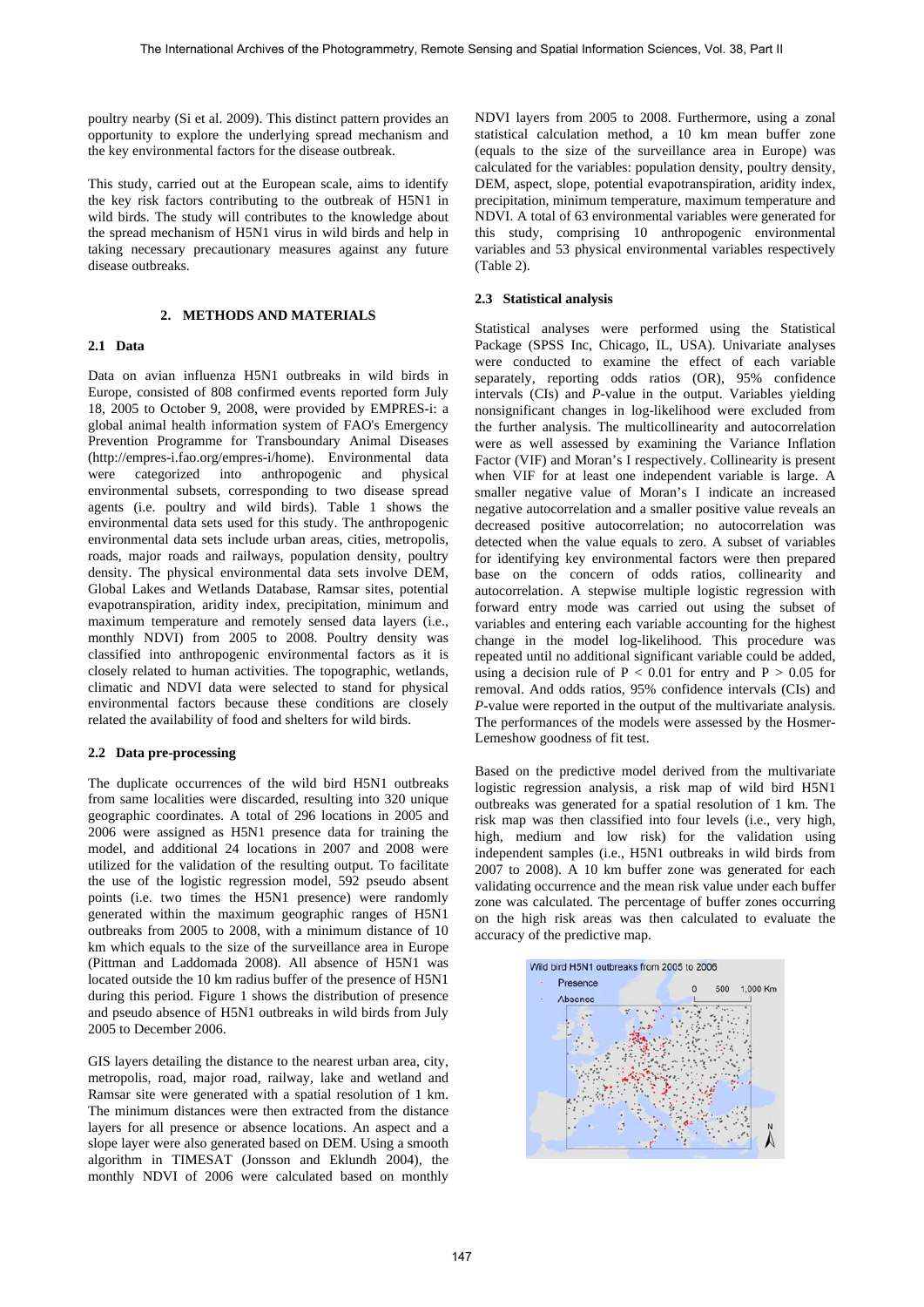| Category                                                             | Environmental data sets                  | Format   | Resolution                    | Data Producer & Source |
|----------------------------------------------------------------------|------------------------------------------|----------|-------------------------------|------------------------|
| Anthropogenic<br>environmental data<br>Natural<br>environmental data | Urban areas                              | Polygon  |                               | <b>ESRI</b>            |
|                                                                      | <b>Cities</b>                            | Polygon  | -                             | <b>ESRI</b>            |
|                                                                      | Metropolis<br>Polygon                    |          | -                             | <b>ESRI</b>            |
|                                                                      | Roads                                    | Polyline | -                             | ESRI                   |
|                                                                      | Major roads                              | Polyline | $\overline{\phantom{a}}$      | <b>ESRI</b>            |
|                                                                      | Railways                                 | Polyline | $\overline{a}$                | <b>ESRI</b>            |
|                                                                      | Population density in 2005               | Raster   | 5 km                          | CIESIN, FAO, CIAT      |
|                                                                      | Poultry density in 2005                  | Raster   | 6 km                          | <b>FAO</b>             |
|                                                                      | DEM                                      | Raster   | $1 \text{ km}$                | <b>WORLDCLIM</b>       |
|                                                                      | Global Lakes and Wetlands Database       | Raster   | $0.5 \mathrm{km}$             | WWF,ESRI, CESR         |
|                                                                      | Ramsar sites                             | Point    | <b>Wetlands International</b> |                        |
|                                                                      | Mean annual potential evapotranspiration | Raster   | 1 km                          | CGIAR-CSI              |
|                                                                      | Mean annual aridity index                | Raster   | $1 \text{ km}$                | CGIAR-CSI              |
|                                                                      | Mean monthly precipitation               | Raster   | $1 \text{ km}$                | <b>WORLDCLIM</b>       |
|                                                                      | Mean monthly maximum temperature         | Raster   | $1 \text{ km}$                | <b>WORLDCLIM</b>       |
|                                                                      | Mean monthly maximum temperature         | Raster   | $1 \text{ km}$                | <b>WORLDCLIM</b>       |
|                                                                      | Monthly MODIS NDVI                       | Raster   | 1 km                          | <b>NASA</b>            |

 Figure 1. Distribution of presence and pseudo absence of H5N1 outbreaks in wild birds from 2005 to 2006 in Europe

Table 1. Environmental data sets used in generating variables for the analysis of H5N1 outbreaks in wild birds in Europe

| Category                | Environmental variables                  | Abbreviation   | Unit                     |
|-------------------------|------------------------------------------|----------------|--------------------------|
| Anthropogenic           | Distance to the nearest urban area       | Urban          | km                       |
| environmental variables | Distance to the nearest city             | City           | km                       |
|                         | Distance to the nearest metropolis       | Metro          | km                       |
|                         | Distance to the nearest road             |                | km                       |
|                         | Distance to the nearest major road       |                | km                       |
|                         | Distance to the nearest railway          | Railway        | km                       |
|                         | Population density in 2005               | Popden         |                          |
|                         | Poultry density in 2005                  | Poultryden     | $p/km^2$                 |
|                         | Distance to the nearest lake and wetland | <b>GLWD</b>    | km                       |
| Natural environmental   | Distance to the nearest Ramsar site      | Ramsar         | km                       |
| Variables               | DEM                                      | <b>DEM</b>     | m                        |
|                         | Aspect                                   | Aspect         | degree                   |
|                         | Slope<br>Slope                           |                | degree                   |
|                         | Mean annual potential evapotranspiration | Mapet          | mm/km <sup>2</sup> /year |
|                         | Mean annual aridity index                | Maaridity      |                          |
|                         | Mean monthly precipitation               | PrecJan to Dec | mm                       |
|                         | Mean monthly minimum temperature         | TminJan to Dec | $degree*10$              |
|                         | Mean monthly maximum temperature         | TmaxJan to Dec | $degree*10$              |
|                         | Monthly MODIS NDVI                       | NDVIJan to Dec |                          |

Table 2. Summary of environmental variables used in the analysis of H5N1 outbreaks in wild birds in Europe

# **3. RESULTS**

The univariate analysis demonstrated that part of physical environmental variables significantly affect the spread of H5N1 in wild birds (Table 3), while no anthropogenic variables were significantly associated with H5N1 outbreaks in wild birds. Positive association were found with the minimum temperature variables, cold-season maximum temperature variables and winter NDVI variables. Negative association were detected with DEM, aspect, slope and most precipitation variables. Among the associated environmental variables for the H5N1outbreaks in wild birds, NDVI in December revealed the strongest influence, with an odds ratio of 12.915 reported.

Seven physical environmental variables (i.e., aspect, slope, mean monthly precipitation in January, mean monthly minimum temperature in February and October, monthly MODIS NDVI in March and December) were selected as the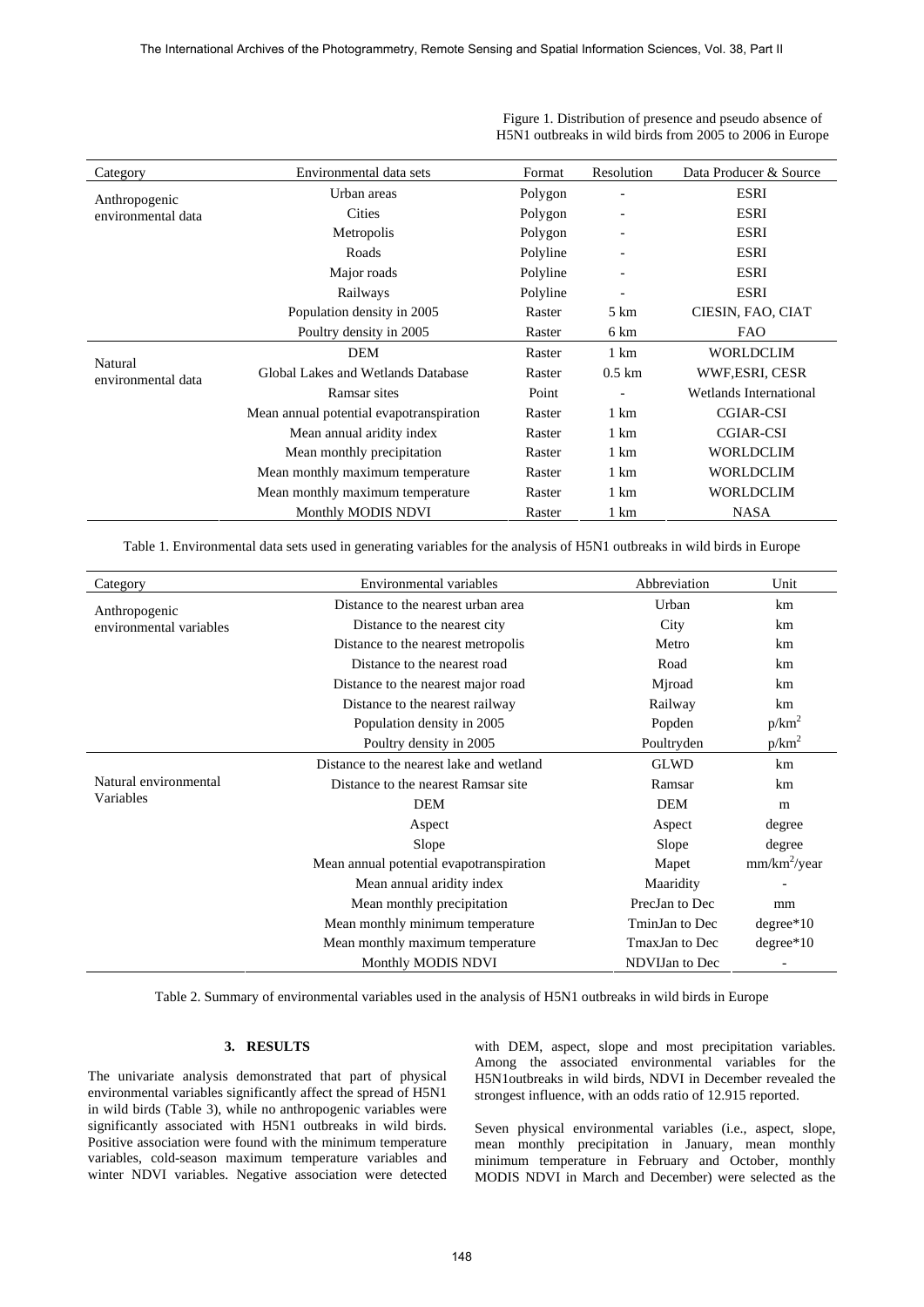inputs of the multivariate stepwise logistic regression. All selected variables showed a low to medium degree of autocorrelation and the VIF values are lower than 10 (Table 4). Multivariate logistic regression demonstrated that five variables, aspect, slope, mean monthly minimum temperature in October, mean monthly precipitation in January and monthly NDVI in December, were significantly associated with H5N1 outbreaks in wild birds (Table 4). H5N1 outbreaks in wild birds tend to occur in areas with increased NDVI in December, decreased aspect and slope, increased minimum temperature in October and decreased precipitation in January. The regression model adequately fits the data, evaluated by the Hosmer and Lemeshow goodness test  $(X^2 = 8.596, P = 0.378)$ .

| Variables      | Univariate analysis |                     |            |  |
|----------------|---------------------|---------------------|------------|--|
|                | OR                  | 95% CIs             | $P$ -value |  |
| DEM            | 0.998               | $0.998 \sim 0.999$  | < 0.001    |  |
| Aspect         | 0.99                | $0.985 \sim 0.995$  | < 0.001    |  |
| Slope          | 0.843               | $0.778 \sim 0.913$  | < 0.001    |  |
| PrecJan        | 0.988               | $0.982 \sim 0.995$  | 0.001      |  |
| PrecFeb        | 0.988               | $0.980 \sim 0.996$  | 0.002      |  |
| PrecMar        | 0.99                | $0.982 \sim 0.998$  | 0.016      |  |
| PrecApr        | 0.987               | $0.978 \sim 0.997$  | 0.009      |  |
| PrecAug        | 1.006               | $1.001 - 1.011$     | 0.031      |  |
| PrecOct        | 0.992               | $0.985 \sim 0.998$  | 0.014      |  |
| PrecDec        | 0.989               | $0.983 \sim 0.996$  | 0.001      |  |
| TminJan        | 1.012               | $1.009 \sim 1.016$  | < 0.001    |  |
| TminFeb        | 1.012               | $1.008 \sim 1.016$  | < 0.001    |  |
| TminMar        | 1.016               | $1.011 - 1.021$     | < 0.001    |  |
| TminApr        | 1.016               | $1.010 - 1.023$     | < 0.001    |  |
| TminMay        | 1.015               | $1.009 \sim 1.022$  | < 0.001    |  |
| TminJun        | 1.018               | $1.011 \sim 1.024$  | < 0.001    |  |
| TminJul        | 1.016               | $1.010 \sim 1.022$  | < 0.001    |  |
| TminAug        | 1.017               | $1.011 \sim 1.023$  | < 0.001    |  |
| TminSep        | 1.019               | $1.013 \sim 1.025$  | < 0.001    |  |
| TminOct        | 1.019               | $1.013 \sim 1.025$  | < 0.001    |  |
| TminNov        | 1.016               | $1.011 - 1.021$     | < 0.001    |  |
| TminDec        | 1.014               | $1.010 \sim 1.019$  | < 0.001    |  |
| TmaxJan        | 1.009               | $1.005 \sim 1.012$  | < 0.001    |  |
| TmaxFeb        | 1.009               | $1.005 \sim 1.012$  | < 0.001    |  |
| TmaxMar        | 1.01                | $1.006 \sim 1.014$  | < 0.001    |  |
| TmaxApr        | 1.006               | $1.001 \sim 1.011$  | 0.013      |  |
| TmaxSep        | 1.006               | $1.002 \sim 1.011$  | 0.003      |  |
| TmaxOct        | 1.008               | $1.004 \sim 1.012$  | < 0.001    |  |
| TmaxNov        | 1.008               | $1.004 \sim 1.012$  | < 0.001    |  |
| TmaxDec        | 1.009               | $1.005 \sim 1.012$  | < 0.001    |  |
| NDVIJan        | 5.599               | $1.958 \sim 16.010$ | 0.001      |  |
| NDVIFeb        | 5.437               | $1.897 \sim 15.585$ | 0.002      |  |
| <b>NDVIMar</b> | 6.415               | $1.962 \sim 21.210$ | 0.002      |  |
| <b>NDVINov</b> | 10.243              | $2.595 \sim 40.430$ | < 0.001    |  |
| NDVIDec        | 12.915              | $3.576 \sim 46.646$ | < 0.001    |  |

Table 3 Significant variables associated with H5N1 outbreaks in wild birds reported by the univariate logistic regression analysis

A predictive risk map of H5N1 presence in wild birds in Europe was generated based on the predictive model derived from the logistic regression analysis. The validating samples were overlapped on the risk map, showing 79% of H5N1 outbreaks in wild birds (19/24) appeared in the predictive high and very high risk areas (i.e., predictive risk  $> 0.4$ ) (Figure 2).

• Wild bird H5N1 outbreaks in 2007 and 2008



Figure 2. Predictive risk map of H5N1 outbreaks in wild birds in Europe

#### **4. DISCUSSION**

The results presented in this paper highlight two main findings: (i) H5N1 outbreaks in wild birds in Europe occur under consistent and predictable environmental circumstances. The key environmental factors influencing the presence of H5N1 outbreaks in wild birds are an increased NDVI in December, decreased aspect and slope (i.e., flat areas with low relief), increased minimum temperature in October and decreased precipitation in January. (ii) H5N1 outbreaks in wild birds in Europe may be mainly caused by contact with infected wild birds as the spatial distribution of wild bird H5N1 outbreaks strongly correspond to most physical environmental factors, but wild bird H5N1 outbreaks are not related to any anthropogenic environmental factors.

The slope and aspect showed consistently negative association with wild bird H5N1 outbreaks in Europe. And consistently positive association with NDVI and temperature during the winter was found, when large number of wild birds overwintering and staging in Europe. As wetlands, rivers, canals, ponds and irrigated networks are concentrated in lowlands, flat plains, deltas, and coastal areas (Gilbert et al. 2006b; Gilbert et al. 2008), the combination of increased winter NDVI and increased winter temperature with flat areas indicates a circumstance of increased food resources for wild birds. The availability of food may influence the movement of wild birds and hence influence the H5N1 outbreaks in wild birds. However, the risk of H5N1 infections is not increased in areas closer to wetlands. One explanation for this result may be the extensive distribution of wetlands in Europe.

This study also highlights that climatic factors significantly contribute to H5N1 outbreaks in wild birds. In agreement with a recent finding in mainland China (Fang et al. 2008), precipitation was found here to be negatively associated with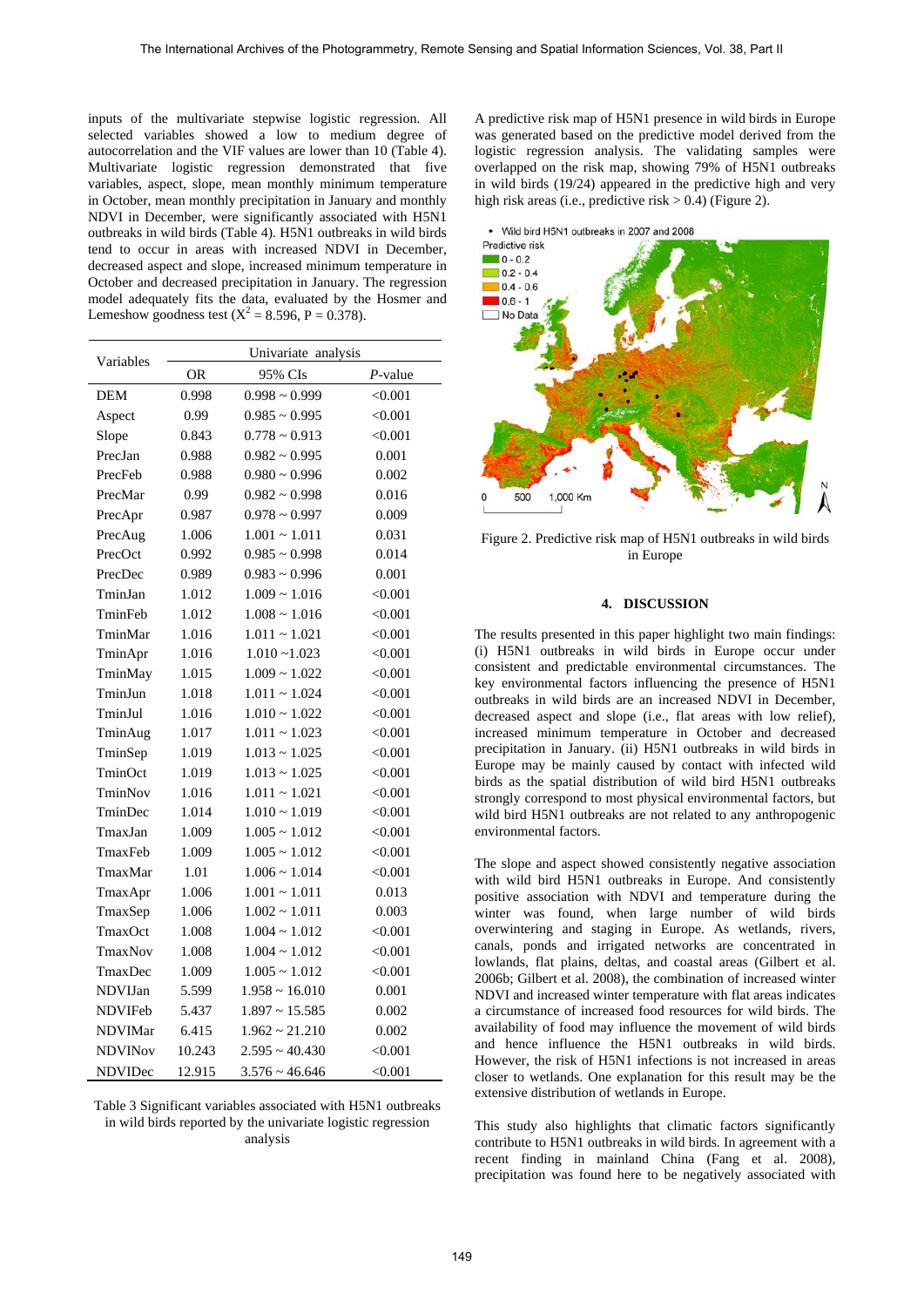the risk of H5N1 outbreaks in wild birds, possibly because the lower precipitation leads to a higher concentration of birds in limited suitable habitats, and therefore increased opportunities for contact. Areas with higher temperatures tend to have higher risk of disease outbreaks because temperature can stimulate the viral activity. This explains why both monthly minimum and maximum temperature showed positive associations with H5N1 outbreaks.

The univariate logistic analysis in this study demonstrated that the risk of H5N1 infections in wild birds in Europe is not influenced by anthropogenic environmental factors but only by physical environmental factors, indicating that these outbreaks may be mainly caused by wild birds contact with infected wild birds. This is supported by the previous findings that wild birds are capable of excreting abundant viruses (e.g., in their faeces) before and after the onset of clinical signs (Keawcharoen et al. 2008), or even asymptomatically (Chen et al. 2006), and they are suspected to spread the virus over either long and short distances (Si et al. 2009).

Based on the five principal environmental factors identified by multivariate logistic analysis, a predictive risk map was generated, targeting important surveillance areas in Europe. Independent validation of the risk map showed a moderate accuracy of the predictive model, suggesting the key environmental factors identified are consistently affecting the outbreak of H5N1 in wild birds (Peterson and Williams 2008). As temperature and precipitation data are available and of good quality, improved food availability data could be used to enhance the accuracy of risk prediction on H5N1 outbreaks in wild birds in Europe.

| Multivariate analysis |          |            | Moran I                  |            |        |       |
|-----------------------|----------|------------|--------------------------|------------|--------|-------|
| Selected              | B        | Odds ratio | 95% CIs                  | $P$ -value | P<0.01 | VIF   |
| Aspect                | $-0.010$ | 0.991      | $0.985 \sim 0.996$       | 0.001      | 0.090  | 1.307 |
| Slope                 | $-0.140$ | 0.869      | $0.780 \sim 0.969$       | 0.011      | 0.350  | 1.502 |
| PrecJan               | $-0.036$ | 0.965      | $0.954 \sim 0.976$       | < 0.001    | 0.360  | 1.822 |
| TminOct               | 0.031    | 1.032      | $1.024 \sim 1.039$       | < 0.001    | 0.470  | 4.272 |
| <b>NDVIDec</b>        | 5.098    | 163.765    | $30.264 \approx 886.171$ | < 0.001    | 0.510  | 1.799 |
| Constant              | $-1.683$ | 0.186      |                          | 0.006      |        |       |

Table 4 Selected variables by multivariate stepwise logistic regression model for H5N1 outbreaks in wild birds in Europe from 2005 to 2006. Moran's I and VIF indicate lower level of autocorrelations and collinearity among variables

## **5. CONCLUSIONS**

The key environmental factors influencing the presence of H5N1 outbreaks in wild birds in Europe are increased NDVI in December, decreased aspect and slope, increased minimum temperature in October and decreased precipitation in January. It suggests that H5N1 outbreaks in wild birds are strongly influenced by the availability of food resources, and facilitated by the increased temperature and the decreased precipitation. We therefore deduce that H5N1 outbreaks in wild birds in Europe may be mainly caused by contact with infected wild birds. These findings are of great importance for global surveillance of H5N1 outbreaks in wild birds.

#### **REFERENCE**

Adhikari, D., Chettri, A. and Barik, S. K. 2009. Modelling the ecology and distribution of highly pathogenic avian influenza (H5N1) in the Indian subcontinent. *CURRENT SCIENCE*, 97(1), pp. 73-78.

Chen, H., Li, Y., Li, Z., Shi, J., Shinya, K., Deng, G., Qi, Q., Tian, G., Fan, S., Zhao, H., Sun, Y. and Kawaoka, Y. 2006. Properties and Dissemination of H5N1 Viruses Isolated during an Influenza Outbreak in Migratory Waterfowl in Western China. *J Virol*, 80(12), pp. 5976–5983.

Fang, L.-Q., de Vlas, S. J., Liang, S., Looman, C. W. N., Gong, P., Xu, B., Yan, L., Yang, H., Richardus, J. H. and Cao, W.-C. 2008. Environmental Factors Contributing to the Spread of H5N1 Avian Influenza in Mainland China. *PLoS ONE*, 3(5), pp. e2268.

Gilbert, M., Chaitaweesub, P., Parakamawongsa, Premashthira, S., Tiensin, T., Kalpravidh, W., Wagner, H. and Slingenbergh, J. 2006b. Free-grazing Ducks and Highly Pathogenic Avian Influenza, Thailand. *Emerg Infect Dis*, 12(2), pp. 227-234.

Gilbert, M., Xiao, X., Domenech, J., Lubroth, J., Martin, V. and Slingenbergh, J. 2006a. Anatidae Migration in the Western Palearctic and Spread of Highly Pathogenic Avian Influenza H5N1 Virus. *Emerg Infect Dis* 12(11), pp. 1650-1656.

Gilbert, M., Xiao, X., Pfeiffer, D. U., Epprecht, M., Boles, S., Czarnecki, C., Chaitaweesub, P., Kalpravidh, W., Minh, P. Q., Otte, M. J., Martin, V. and Slingenbergh, J. 2008. Mapping H5N1 highly pathogenic avian influenza risk in Southeast Asia. *PNAS*, 105(12), pp. 4769-4774.

Jonsson, P. and Eklundh, L. 2004. TIMESAT – a program for analyzing time-series of satellite sensor data. *COMPUT GEOSCI*, 30, pp. 833-845.

Keawcharoen, J., van Riel, D., Amerongen, G. v., Bestebroer, T., Beyer, W. E., van Lavieren, R., Osterhaus, A. D. M. E., Fouchier, R. A. M. and Kuiken, T. 2008. Wild Ducks as Long-Distance Vectors of Highly Pathogenic Avian Infl uenza Virus (H5N1). *Emerg Infect Dis*, 14(4), pp. 600-607.

Kilpatrick, A. M., Chmura, A. A., Gibbons, D. W., Fleischer, R. C., Marra, P. P. and Daszak, P. 2006. Predicting the global spread of H5N1 avian influenza. *PNAS*, 103(51), pp. 19368- 19373.

Peterson, A. T. and Williams, R. A. J. 2008. Risk Mapping of Highly Pathogenic Avian Influenza Distribution and Spread. *Conserv Ecol*, 13(2), pp. 15.